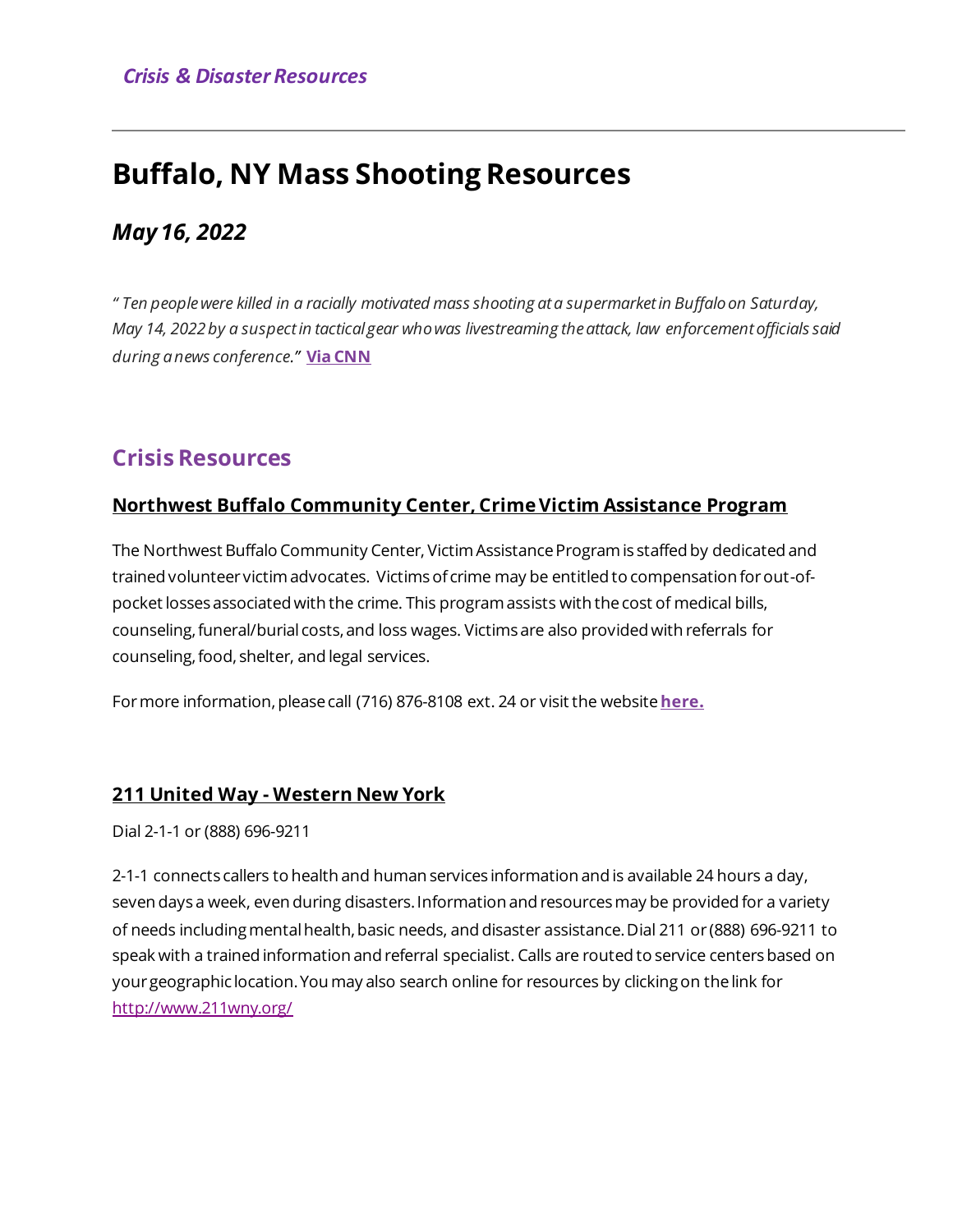#### **Monetary Donation Resources**

The below GoFundMe fundraisers have been created and the organizers of each fundraiser are in the parentheses.

**[Victims of Shooting at Tops Buffalo NY](https://www.gofundme.com/f/victims-of-shooting-at-tops-buffalo-ny)** (Buffalo resident Joni Falk)

**[The Families of the Victims of Buffalo Shooting](https://www.gofundme.com/f/the-families-of-the-victims-of-buffalo-shooting)** (OnCore Golf CEO Keith Blakely)

**[Buffalo Memorial](https://www.gofundme.com/f/buffalo-memorial)** (Reporters Ron Insana and Luke Russert)

**[Buffalo Mass Shooting Help the Families Fund](https://www.gofundme.com/f/buffalo-mass-shooting-help-the-families-fund)** (Board of **[VictimsFirst.org](https://www.victimsfirst.org/)**)

**[Buffalo Tragedy Donate to Victims Families](https://www.gofundme.com/f/donate-to-the-victims-families-on-gofundme)** (Esra'a Taha of Buffalo Skincare and Beauty)

For updates on additional ways to help victims and their families, please visit the website **[here.](https://www.wivb.com/news/buffalo-supermarket-mass-shooting-tops/ways-to-help-those-affected-by-the-buffalo-mass-shooting/)**

#### **Blood Donation Resources**

Those interested in donating blood to help support victims of mass shootings may do so by registering a[t https://bloodhero.com/](https://bloodhero.com/) to find a local blood donation center in their area.

# **Crisis Counseling Resources**

#### **Buffalo Counseling Services**

Numerous groups and government agencies have resources available both to the families of the victims and community members who have been affected by the mass shooting at a Buffalo Tops grocery store. Below are local agencies who are providing free counseling services to the community.

#### **Crisis Services ( Johnnie B. Wiley Pavilion)**

1100 Jefferson Avenue Buffalo, NY 14208 (716) 834-3131 (24-Hour Hotline) Sunday and Monday 9 a.m. to 9 p.m. EST

#### **Mental Health Advocates of WNY**

1021 Broadway Street, Fifth Floor Buffalo, NY 14212 (716) 886-1242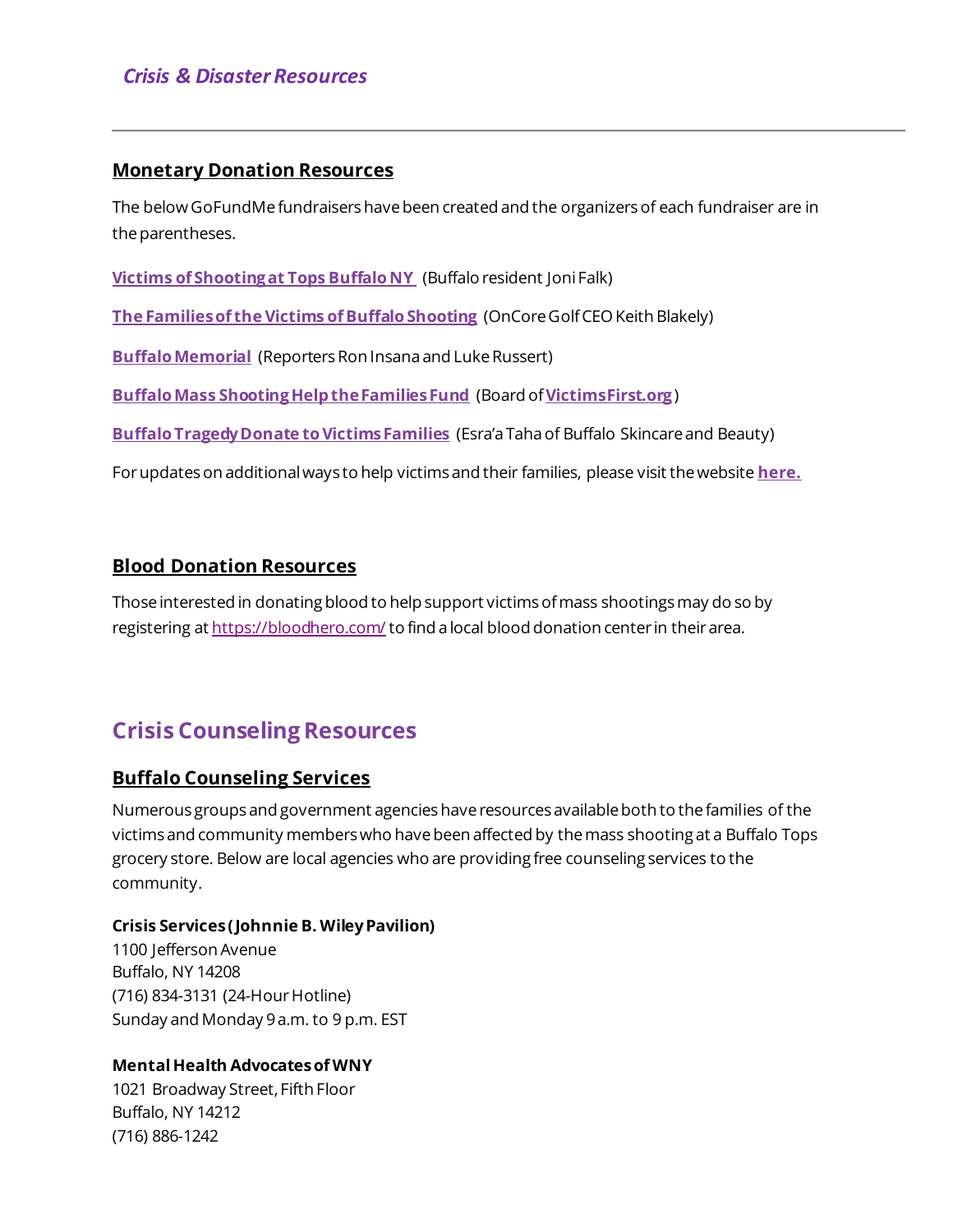#### **National Alliance on Mental Illness (NAMI) of Buffalo and Erie County**

P.O. Box 146 Buffalo, NY 14223 (716) 226-6264

#### **Spectrum Health & Human Services** 1280 Main Street

Buffalo, NY 14209 (716) 710-5172

#### **SAMHSA Disaster Distress Helpline**

800-985-5990 (24 hours)

Website: **<https://www.samhsa.gov/find-help/disaster-distress-helpline>**

This helpline, through the Substance Abuse and Mental Health Services Administration (SAMHSA), can provide immediate counseling to anyone who is seeking help.

#### **SAMHSA Behavioral Health Treatment Services Locator**

Visit the website here: **<https://findtreatment.samhsa.gov/>**

This line is available 24 hours/day and 7 days/week. The Behavioral Health Treatment Services Locator provides information and a search tool for behavioral health and substance abuse/addiction services in the United States and U.S. Territories. You can access the free and confidential treatment provider search tool using the link listed above. After completing the search criteria, you can view a list of treatment providers and detailed information about each provider.

You may also call (800) 662-4357 to receive free and confidential information about mental health and substance abuse treatment services in your area.

#### **Online Resources for Parents**

**<https://www.naeyc.org/resources/topics/coping-stress-and-violence>**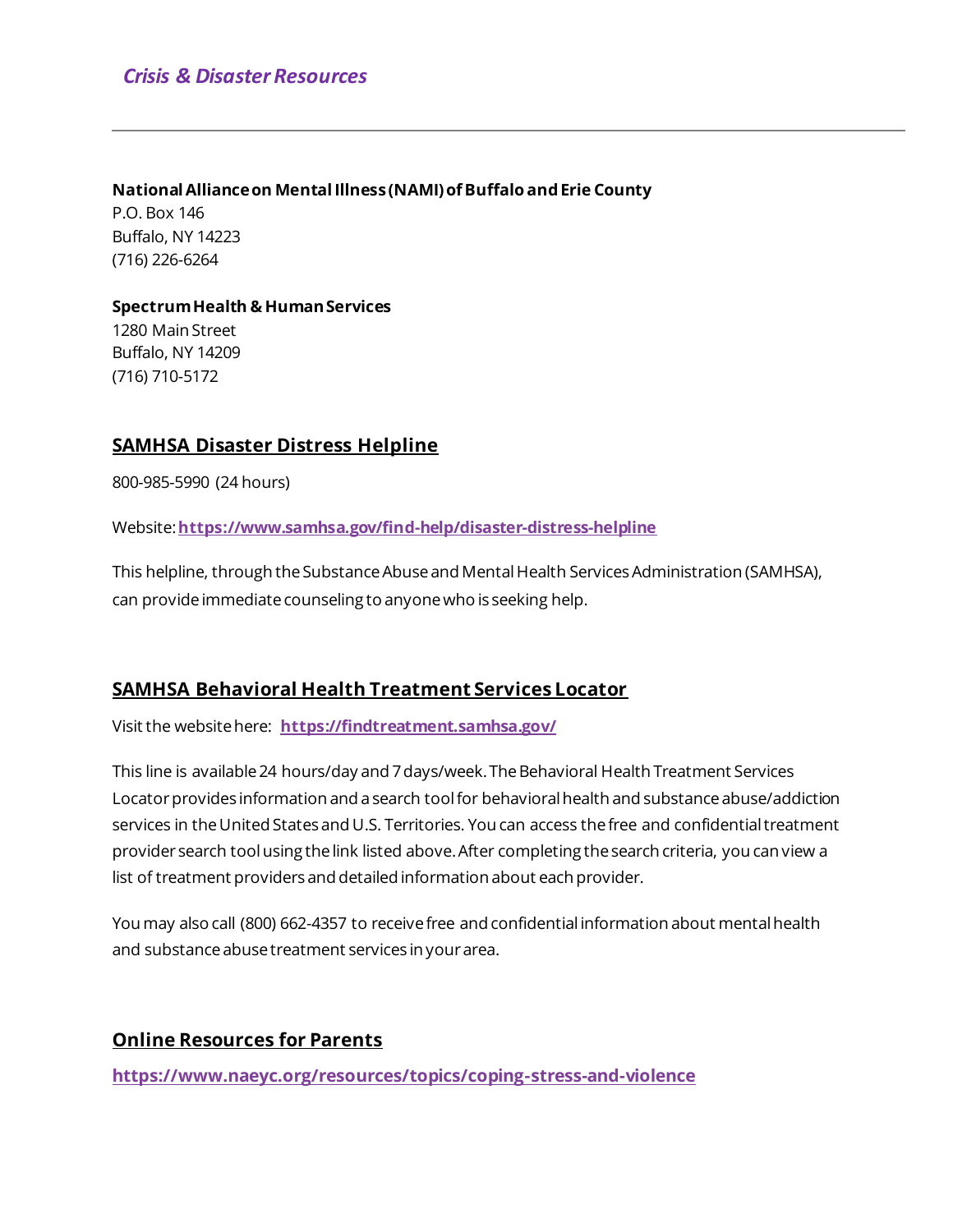# **Uvalde, TX - Robb Elementary School Shooting**

*May 25, 2022*

#### **Robb Elementary School**

On May 24, 2022 an 18-year-old man opened fire at an elementary school in Uvalde, Texas, killing 19 students, 1 teacher, and 1 school employee.

The school district said it is canceling all school activities following the shooting.

Grief Counselors will be at the **Civic Center** (300 East Main Street, Uvalde, TX 7880)1 on Wednesday, May 25<sup>th</sup>, 2022 at 10:00 AM CST, assisting anyone in need of counseling services.

You may find any updates on their website [here](https://www.ucisd.net/Robb)**.**

You may also check Uvalde CISD's Twitter Fee[d here](https://twitter.com/Uvalde_CISD) or their **Facebook** for any available updates.

GoFundMe has set up a central donation page for family aid. Donations can be mad[e here.](https://www.gofundme.com/c/act/donate-to-texas-elementary-school-shooting-relief)

## **Crisis Resources**

#### **211 Texas**

2-1-1 is a Texas Health and Human Services Commission program that connects callers to support services and assistance programs in their area. This service is available 24 hours a day, seven days a week, even during disasters. Information and resources may be provided for a variety of needs including mental health, basic needs, and disaster assistance. Dial 211 from your phone to speak with a trained information and referral specialist. Calls are routed to service centers based on your geographic location. You may also search online for resources or find the local number for your local 211 service centers [here.](http://www.211texas.org/)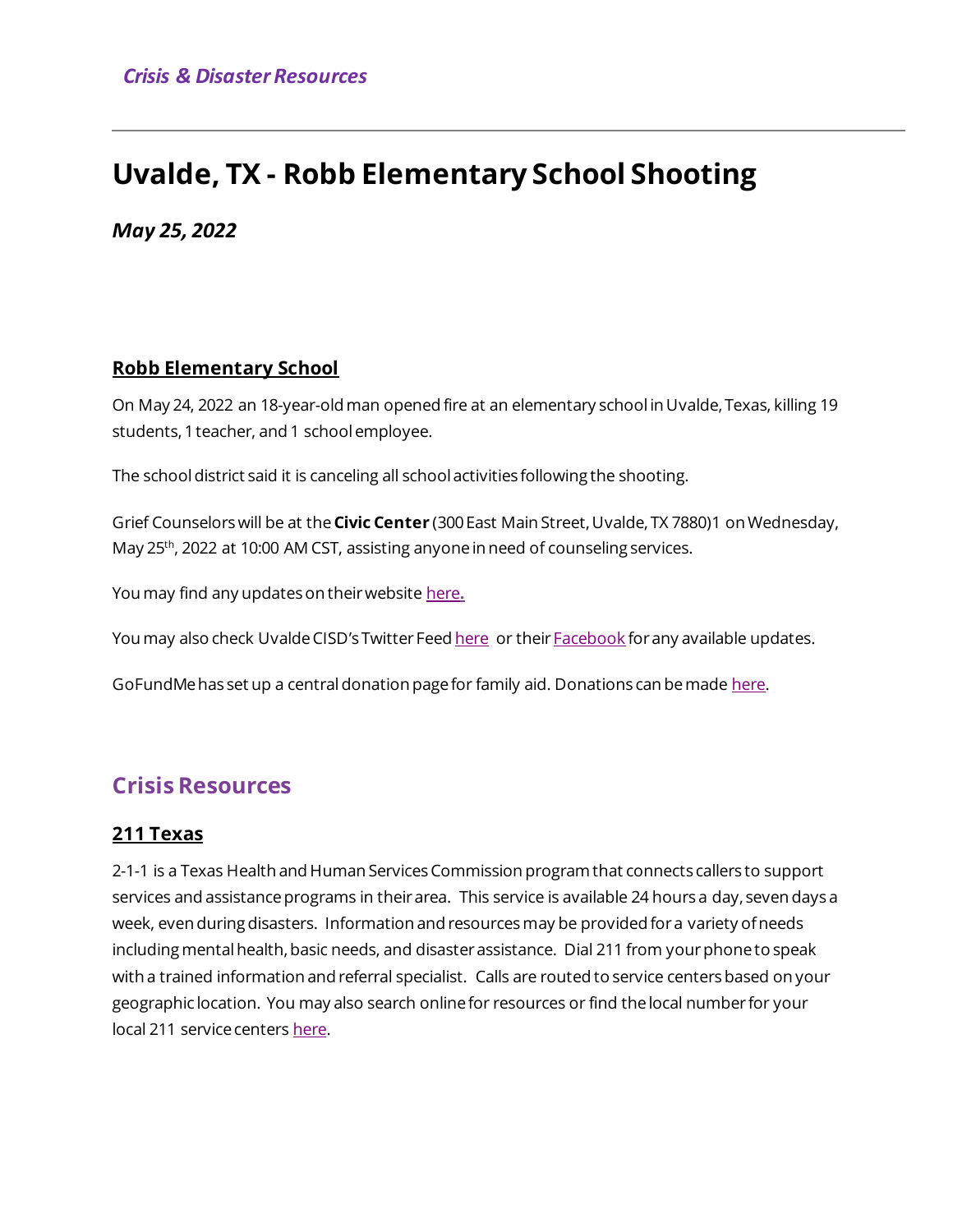#### **The Disaster Distress Helpline**

- Website:<https://www.samhsa.gov/find-help/disaster-distress-helpline>
- Phone: 1-800-985-5990 (24 hours)

This helpline, through the Substance Abuse and Mental Health Services Administration (SAMHSA), can provide immediate counseling to anyone who is seeking help in coping with the shooting at Robb Elementary School.

## **Online Resources for Parents and Teachers**

The National Association for the Education of Young People has compiled online resources for parents, teachers, and others working with young children about coping with violence and its aftermath and talking to young children about tragedies they learn about in the media.

• <https://www.naeyc.org/resources/topics/coping-stress-and-violence>

The American Psychological Association offers information on how parents can talk to their children about school shootings to help them manage their distress.

• **<https://www.apa.org/topics/gun-violence-crime/shooting-aftermath>**

The Substance Abuse and Mental Health Services Administration (SAMHSA) offers the article"Tips for Talking with and Helping Children and Youth Cope After a Disaster or Traumatic Event: A Guide for Parents, Caregivers, and Teachers".

• **[https://store.samhsa.gov/product/tips-talking-helping-children-youth-cope-after](https://store.samhsa.gov/product/tips-talking-helping-children-youth-cope-after-disaster-or-traumatic-event-guide-parents/sma12-4732)[disaster-or-traumatic-event-guide-parents/sma12-4732](https://store.samhsa.gov/product/tips-talking-helping-children-youth-cope-after-disaster-or-traumatic-event-guide-parents/sma12-4732)**

The American School Counselor Association offers information, webinars, and resources to help children after a school shooting.

• [https://www.schoolcounselor.org/Publications-Research/Publications/Free-ASCA-](https://www.schoolcounselor.org/Publications-Research/Publications/Free-ASCA-Resources/After-a-School-Shooting)[Resources/After-a-School-Shooting](https://www.schoolcounselor.org/Publications-Research/Publications/Free-ASCA-Resources/After-a-School-Shooting)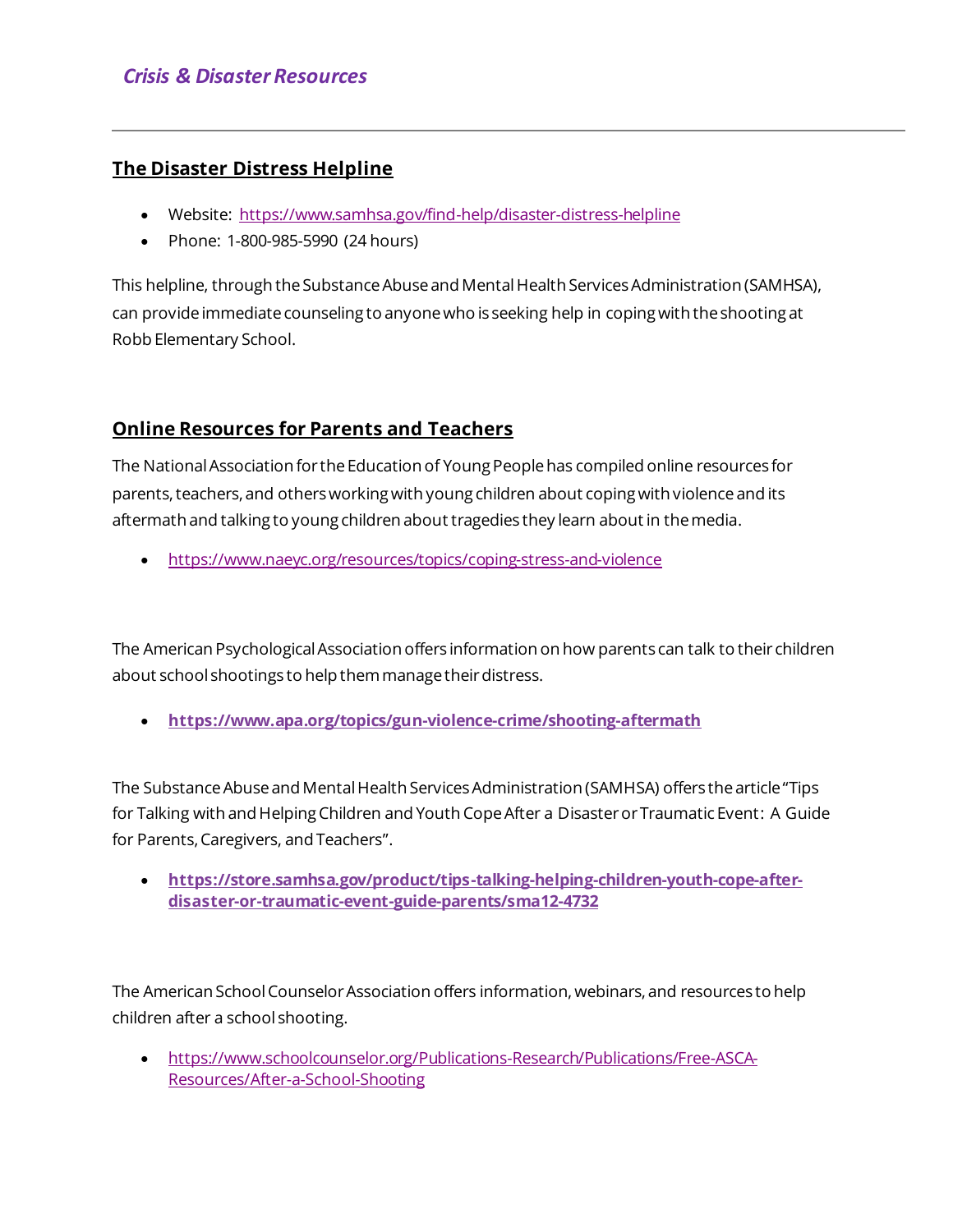This site is for educators and families and offers 15 tips for talking with children about school violence. The site also offers information specific to the shooting in Uvalde, TX.

• **<http://www.colorincolorado.org/article/15-tips-talking-children-about-school-violence>**

*This guide provides referrals to resources. It does not endorse or recommend the resource providers. While every effort is made to maintain current provider information, information may change without notice.*

## **Resources For Living**

The EAP is administered by Resources For Living, LLC. This material is for informational purposes only. Information is not a substitute for professional health care and is not meant to replace the advice of health care professionals. Contact a health care professional with any questions or concerns about specific health care needs.

©2022Resources For Living